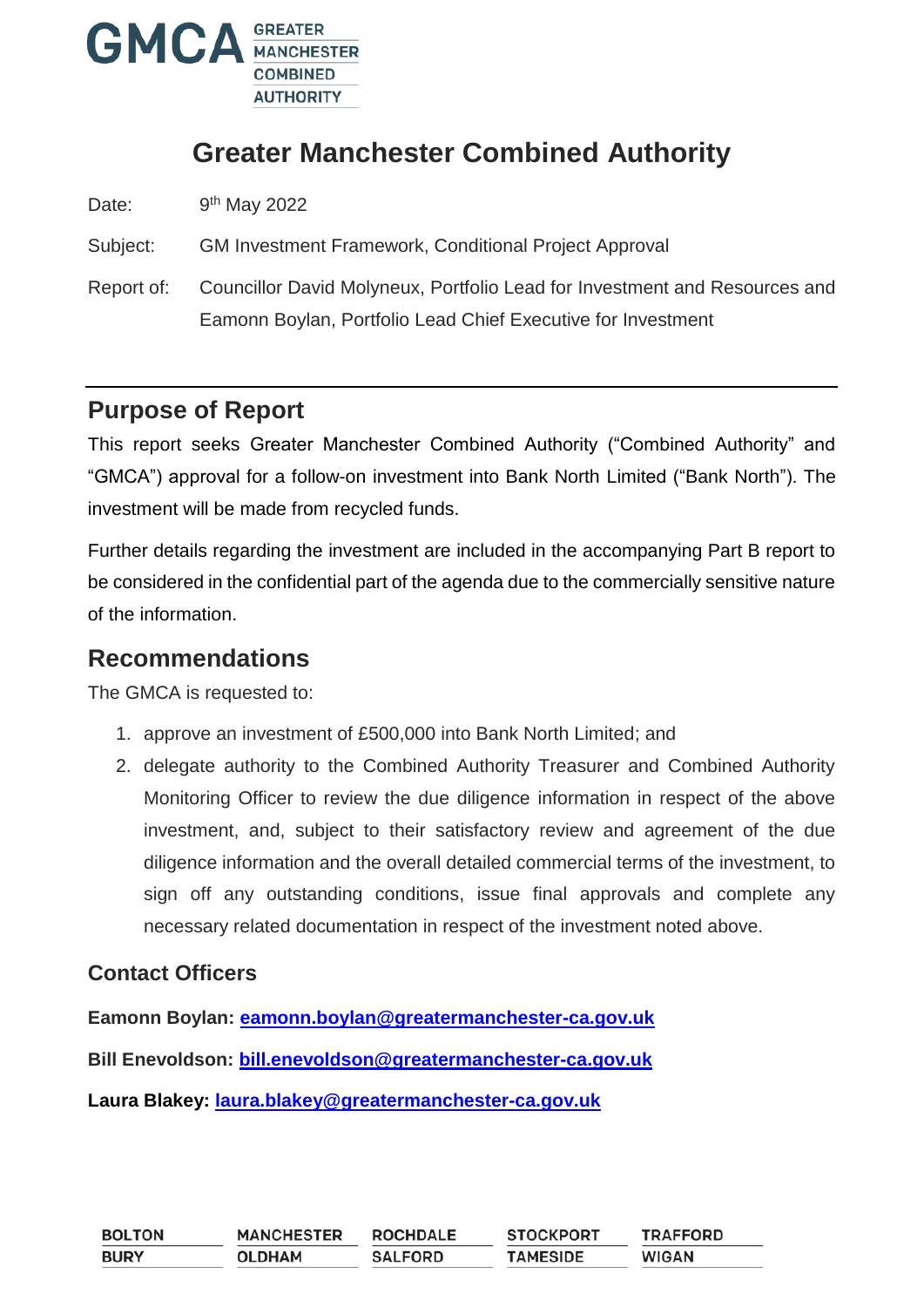# **Equalities Impact, Carbon and Sustainability Assessment**

# **A) Bank North Ltd**

| <b>Impacts Questionnaire</b>                                    |               |                   |                                                 |                                                                                        |                                                                                   |                                  |
|-----------------------------------------------------------------|---------------|-------------------|-------------------------------------------------|----------------------------------------------------------------------------------------|-----------------------------------------------------------------------------------|----------------------------------|
| Impact Indicator                                                | <b>Result</b> |                   |                                                 |                                                                                        | Justification/Mitigation                                                          |                                  |
| Equality and Inclusion                                          |               |                   |                                                 |                                                                                        |                                                                                   |                                  |
| Health                                                          |               |                   |                                                 |                                                                                        |                                                                                   |                                  |
| Resilience and<br>Adaptation                                    |               |                   |                                                 |                                                                                        |                                                                                   |                                  |
| <b>Housing</b>                                                  |               |                   |                                                 |                                                                                        |                                                                                   |                                  |
| Economy                                                         | G             |                   |                                                 | Supports SME's in the region with access to finance and creation of high quality jobs. |                                                                                   |                                  |
| Mobility and<br>Connectivity                                    |               |                   |                                                 |                                                                                        |                                                                                   |                                  |
| Carbon, Nature and<br>Environment                               |               |                   |                                                 |                                                                                        |                                                                                   |                                  |
| Consumption and<br>Production                                   |               |                   |                                                 |                                                                                        |                                                                                   |                                  |
| Contribution to achieving the<br>IGM Carbon Neutral 2038 target |               |                   |                                                 |                                                                                        |                                                                                   |                                  |
| <b>Further Assessment(s):</b>                                   |               | N/A               |                                                 |                                                                                        |                                                                                   |                                  |
| Positive impacts overall,<br>whether long or short<br>term.     |               | offs to consider. | Mix of positive and<br>negative impacts. Trade- |                                                                                        | Mostly negative, with at<br>least one positive aspect.<br>Trade-offs to consider. | <b>Negative impacts overall.</b> |
| <b>Carbon Assessment</b>                                        |               |                   |                                                 |                                                                                        |                                                                                   |                                  |
|                                                                 |               |                   |                                                 |                                                                                        |                                                                                   |                                  |
| <b>Overall Score</b>                                            |               |                   |                                                 |                                                                                        |                                                                                   |                                  |
| <b>Buildings</b>                                                | Result        |                   |                                                 |                                                                                        | Justification/Mitigation                                                          |                                  |
| New Build residential                                           | N/A           |                   |                                                 |                                                                                        |                                                                                   |                                  |
| Residential building(s)<br>renovation/maintenanc                | N/A           |                   |                                                 |                                                                                        |                                                                                   |                                  |
| New Build Commercial/<br><b>Industrial</b>                      | N/A           |                   |                                                 |                                                                                        |                                                                                   |                                  |
| <b>Transport</b>                                                |               |                   |                                                 |                                                                                        |                                                                                   |                                  |
| Active travel and public<br>transport                           | N/A           |                   |                                                 |                                                                                        |                                                                                   |                                  |
| Roads, Parking and<br><b>Vehicle Access</b>                     | N/A           |                   |                                                 |                                                                                        |                                                                                   |                                  |
| Access to amenities                                             | N/A           |                   |                                                 |                                                                                        |                                                                                   |                                  |
| Vehicle procurement                                             | N/A           |                   |                                                 |                                                                                        |                                                                                   |                                  |
| <b>Land Use</b>                                                 |               |                   |                                                 |                                                                                        |                                                                                   |                                  |
| Land use                                                        | N/A           |                   |                                                 |                                                                                        |                                                                                   |                                  |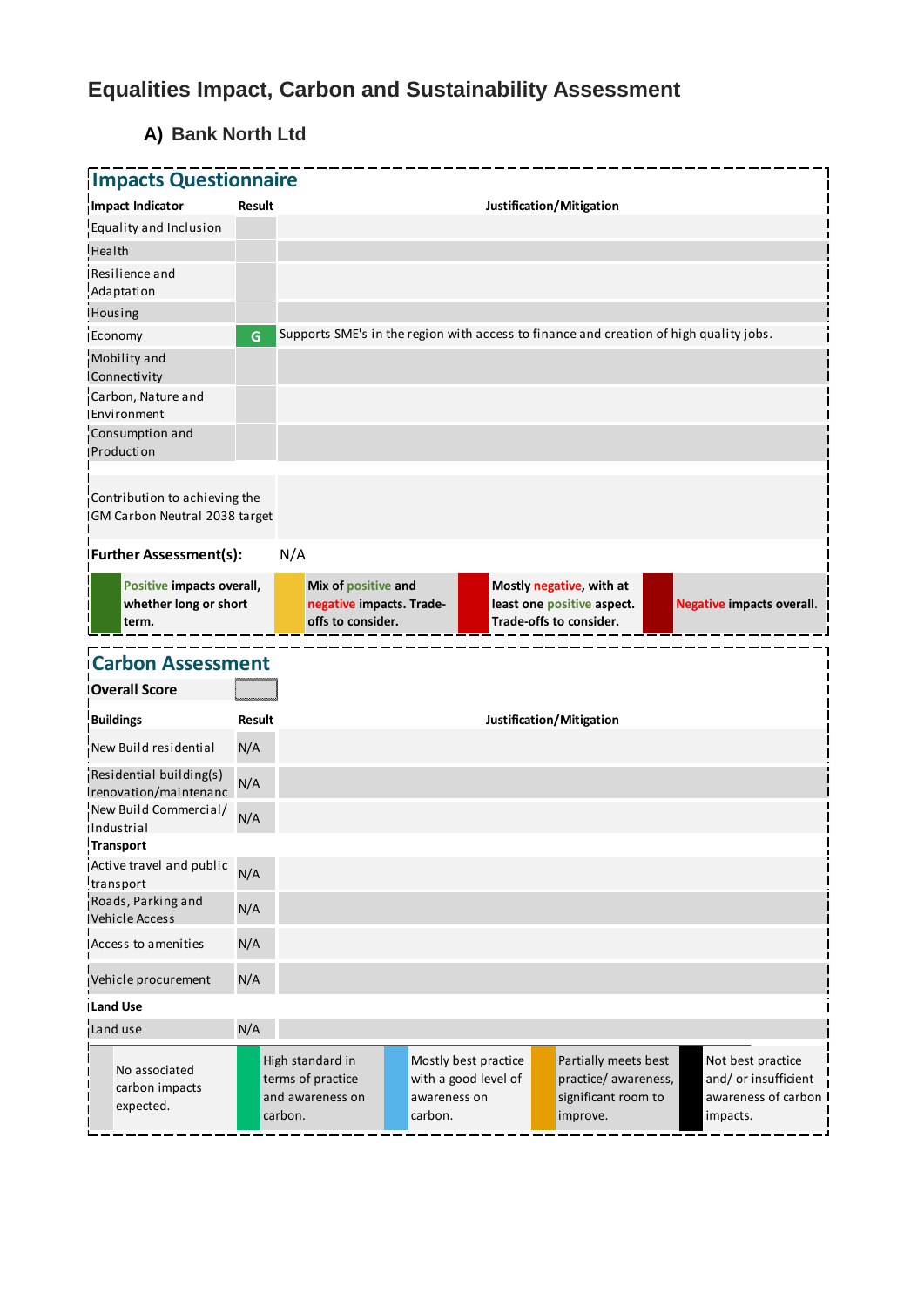### **Risk Management**

The investment recommended in this paper will be governed under the existing investment framework which includes several levels of review and ongoing monitoring of performance.

### **Legal Considerations**

The legal agreements will be based upon the existing templates for the GM Investment Fund, amended for the specific requirements of the individual funding arrangements.

#### **Financial Consequences – Revenue**

There are no revenue implications.

### **Financial Consequences – Capital**

The proposed investment will be made from recycled funds.

#### **Number of attachments to the report**

None.

#### **Comments/recommendations from Overview & Scrutiny Committee**

None.

## **Background Papers**

None.

# **Tracking/ Process**

Does this report relate to a major strategic decision, as set out in the GMCA Constitution?

Yes

## **Exemption from call in**

Are there any aspects in this report which means it should be considered to be exempt from call in by the relevant Scrutiny Committee on the grounds of urgency?

No.

#### **GM Transport Committee**

N/A

#### **Overview and Scrutiny Committee**

N/A